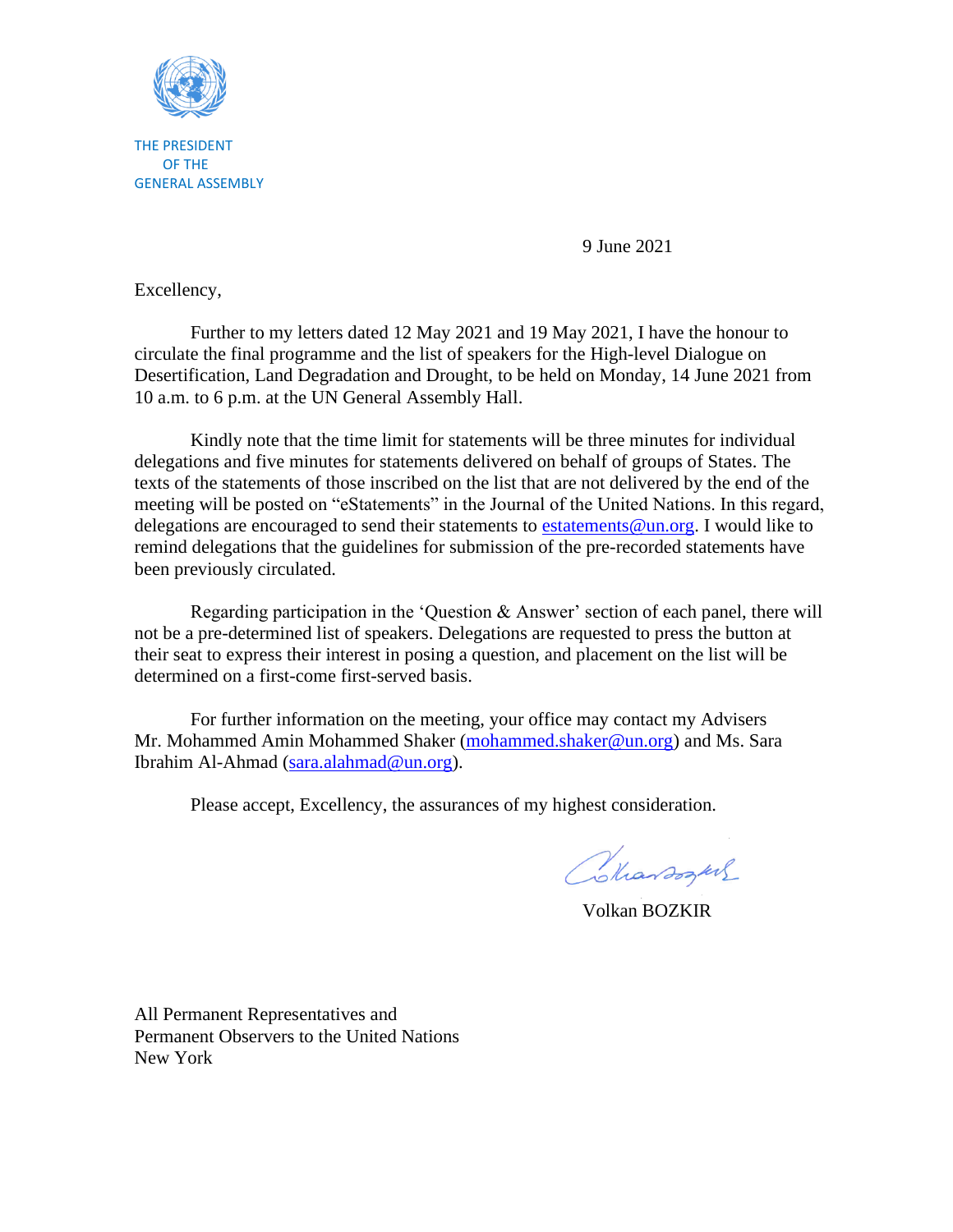

 **High-Level Dialogue on Desertification, Land Degradationand Drought (DLDD) Monday 14 June 2021, 10 a.m. –1 p.m. and 3 - 6 p.m. EDT**



| 10:00 am - 10:05 am                                                                                                                                               | Musical Performance: Land Anthem by Baaba Maal and Ricky Kej (video)                                                                                                                                                                                                                                                                                                                                                                                                                                                                                                                                                                                                                                                                                                                                                                                                                                                                                                                                                                                                                                                                                                                                                                                                                               |
|-------------------------------------------------------------------------------------------------------------------------------------------------------------------|----------------------------------------------------------------------------------------------------------------------------------------------------------------------------------------------------------------------------------------------------------------------------------------------------------------------------------------------------------------------------------------------------------------------------------------------------------------------------------------------------------------------------------------------------------------------------------------------------------------------------------------------------------------------------------------------------------------------------------------------------------------------------------------------------------------------------------------------------------------------------------------------------------------------------------------------------------------------------------------------------------------------------------------------------------------------------------------------------------------------------------------------------------------------------------------------------------------------------------------------------------------------------------------------------|
| 10:05 am - 10:35 am                                                                                                                                               | <b>Opening Segment</b><br>H.E. Mr. Volkan Bozkir, President of the General Assembly<br>H.E. Ms. Amina J. Mohammed, Deputy Secretary-General<br>$\bullet$<br>H.E. Mr. Munir Akram, President of ECOSOC<br>$\bullet$<br>H.E. Mr. Narendra Modi, UNCCD COP14 President<br>$\bullet$<br>Mr. Ibrahim Thiaw, Undersecretary-General and Executive-Secretary of the<br>$\bullet$<br><b>UNConvention to Combat Desertification</b><br>Ms. Hindou Oumarou Ibrahim, Coordinator of the Association of Peul<br>Women and Autochthonous Peoples of Chad (AFPAT)                                                                                                                                                                                                                                                                                                                                                                                                                                                                                                                                                                                                                                                                                                                                                |
| 10:35 am - 10:45 am                                                                                                                                               | Setting the Stage: Sir Robert Watson on the Global Status of Land                                                                                                                                                                                                                                                                                                                                                                                                                                                                                                                                                                                                                                                                                                                                                                                                                                                                                                                                                                                                                                                                                                                                                                                                                                  |
| 10:45 am - 11:45 am<br>Spotlight videos:<br>10 minutes<br><b>Statements and panel</b><br>discussions:<br>40 minutes<br>Questions from the<br>floor:<br>10 minutes | Panel 1: Achieving Land Degradation Neutrality (LDN) to Accelerate COVID-19<br><b>Recoveries and the Decade of Action</b><br>The General Assembly has identified SDG.15.3 as an SDG accelerator and integrator.<br>Achieving Land Degradation Neutrality is essential to address the loss of agricultural<br>land and prevent losing more arable land in the coming years. These risks are plunging<br>millions of farmers into poverty and contributing to forced migration and conflict.<br>The urgent adoption and implementation of LDN targets by all countries, upscaled<br>ecosystem restoration, food systems reform and mainstreaming of disaster risk<br>reduction are necessary in order to sustainably secure land's vital resources for<br>generations to come and accelerate the entire 2030 Agenda.<br>The international community must unite to address these threats. Thus far, 123<br>countries have committed to setting voluntary targets and securing high-level<br>commitments to achieve LDN. For too long, desertification, land degradation and<br>drought issues were a blind spot for the international community and treated as<br>regional or local concerns. Yetland solutions have the potential to power COVID-19<br>recovery and accelerate environmental action. |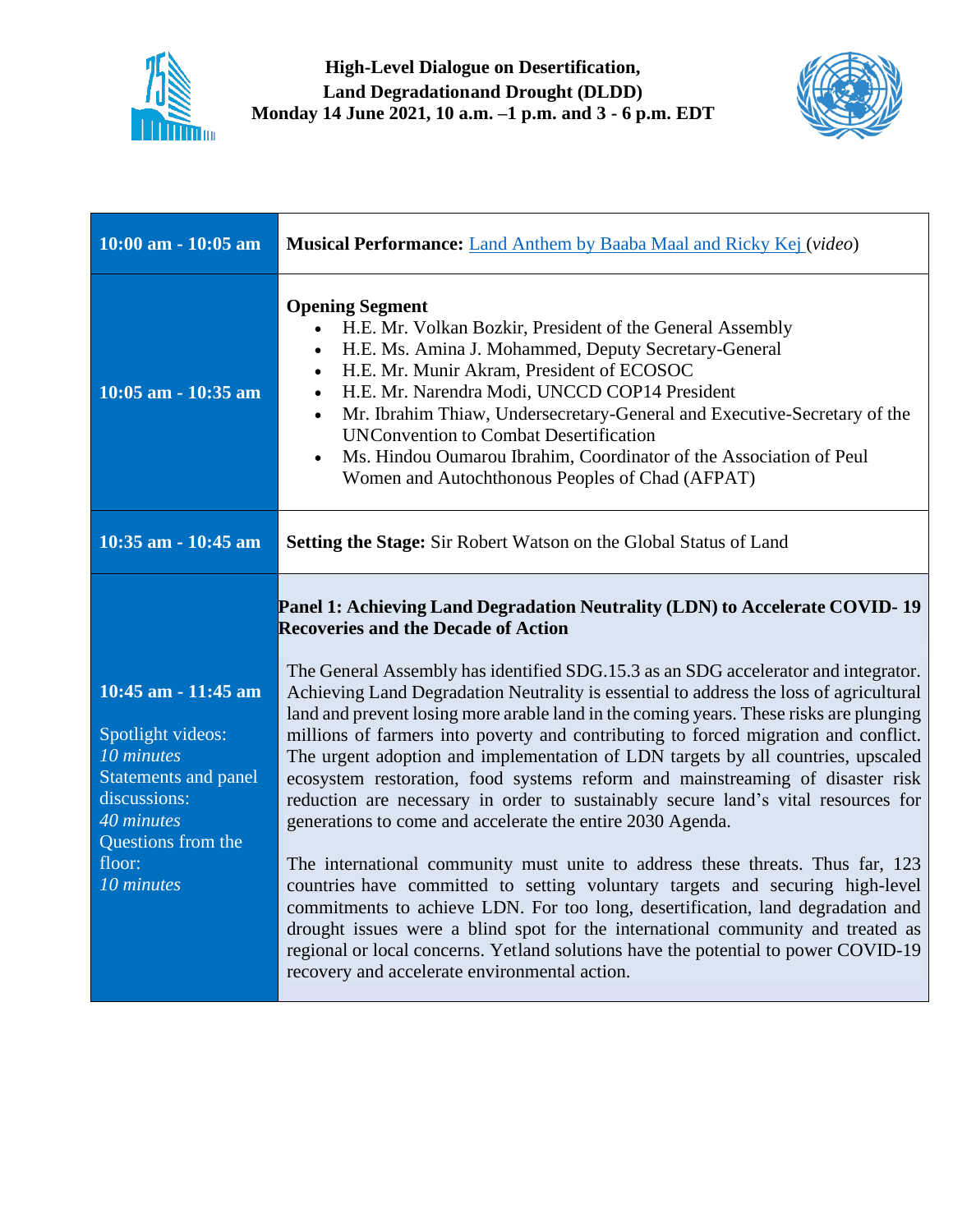|                                                                                                    | <b>Guiding Questions</b><br>1. How can LDN accelerate the 2030 Agenda, ecosystem restoration, and<br>supportfood systems reform considering COVID-related food shortages, and<br>guard against future systemic health or environmental risks and cascading<br>hazards?<br>2. How can the achievement of LDN contribute to economic recovery and<br>building back better in the post-Covid-19 era?<br>3. What actions can facilitate universal adoption and implementation of LDN<br>targets by all member states?<br>4. What local, regional, and multilateral mechanisms can support<br>sustainable consumption and production patterns to support LDN<br>implementation?<br>5. What must be done to secure the financing needed for DLDD, including<br>making existing funds more accessible?<br>Multistakeholder spotlight videos<br>Moderator<br>Ms. Agnes Kalibata, UNSG Special Envoy to the 2021 Food Systems<br>Summit<br>Panelists<br>Mr. Qu Dongyu, FAO Director General<br>Ms. Inger Andersen, UNEP Executive Director<br>$\bullet$<br>Ms. Mami Mizutori, UNDRR Special Representative of the Secretary-<br>$\bullet$<br>General (SRSG)<br>Mr. Abdoulaye Mar Dieye, UN Special Coordinator for the Sahel<br>Ms. Nichole Schwab, Co-Head, Nature-based Solutions of WEF<br>$\bullet$<br>Dr. Roger S. Pulwarty, Senior Scientist at NOAA Physical Sciences<br>Laboratory |
|----------------------------------------------------------------------------------------------------|-----------------------------------------------------------------------------------------------------------------------------------------------------------------------------------------------------------------------------------------------------------------------------------------------------------------------------------------------------------------------------------------------------------------------------------------------------------------------------------------------------------------------------------------------------------------------------------------------------------------------------------------------------------------------------------------------------------------------------------------------------------------------------------------------------------------------------------------------------------------------------------------------------------------------------------------------------------------------------------------------------------------------------------------------------------------------------------------------------------------------------------------------------------------------------------------------------------------------------------------------------------------------------------------------------------------------------------------------------------------------------------|
| 11:45 am $-1:00$ pm                                                                                | <b>High-Level Plenary Segment:</b> Statements by HOS/G and Ministers<br>Member States are invited to focus their statements on contributions to the overall<br>vision, goals, and targets of addressing Desertification, Land Degradation and Drought<br>and achieving Land Degradation Neutrality. In this regard, Member States are<br>encouraged to outline national and regional challenges, policy responses and<br>commitments, and announce partnerships, new multistakeholder initiatives and<br>development cooperation.                                                                                                                                                                                                                                                                                                                                                                                                                                                                                                                                                                                                                                                                                                                                                                                                                                                 |
| $1:00 \text{ pm} - 3:00 \text{ pm}$                                                                | <b>Lunch Break</b>                                                                                                                                                                                                                                                                                                                                                                                                                                                                                                                                                                                                                                                                                                                                                                                                                                                                                                                                                                                                                                                                                                                                                                                                                                                                                                                                                                |
| $3:00 \text{ pm} - 4:00 \text{ pm}$                                                                | Panel 2: Urgent Global Cooperation on Land to Deliver the Future We Want                                                                                                                                                                                                                                                                                                                                                                                                                                                                                                                                                                                                                                                                                                                                                                                                                                                                                                                                                                                                                                                                                                                                                                                                                                                                                                          |
| Spotlight videos:<br>$\overline{10}$ minutes<br>Statements and panel<br>discussions:<br>40 minutes | General Assembly Resolution 75/218 has recognized that "land-based solutions, as<br>part of nature-based solutions, constitute promising options to evaluate and consider<br>in connection with sequestering carbon and enhancing the resilience of people and<br>ecosystems affected by desertification, land degradation, and drought, as well as<br>adverseeffects of climate change".                                                                                                                                                                                                                                                                                                                                                                                                                                                                                                                                                                                                                                                                                                                                                                                                                                                                                                                                                                                         |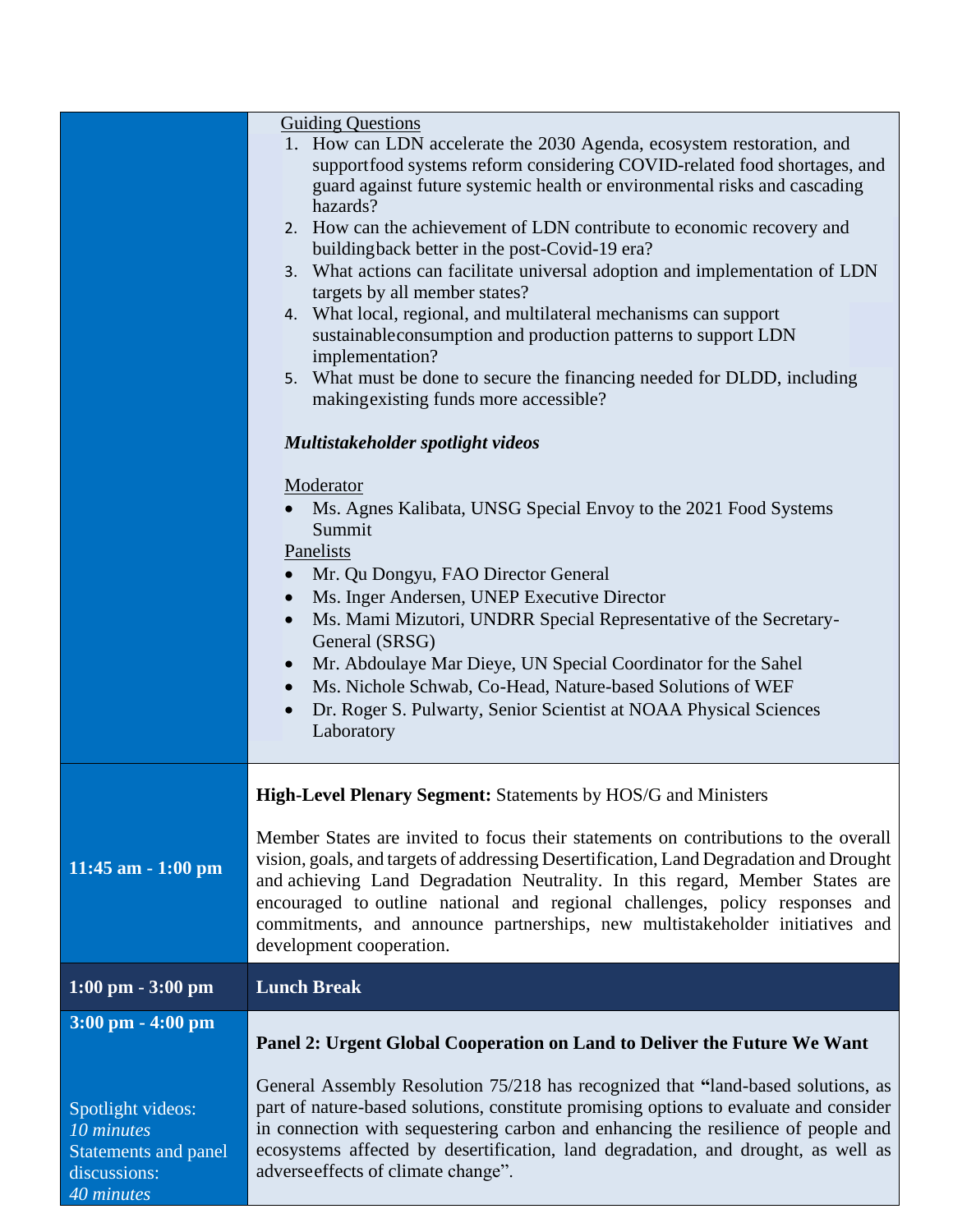| Questions from the<br>floor:<br>10 minutes | Over 1 billion people are employed in global agriculture, representing 1 in 3 of all<br>workers. Landholders with secure tenure are more willing and able to invest in their<br>land, supporting agricultural productivity, wealth generation, civic participation, and<br>the rule of law. Some of the most promising pathways to maximize and capture the<br>benefits of land restoration include formalizing and respecting land tenure rights for<br>indigenous and small-scale producers, including female farmers, who are responsible<br>for between 60-80% of food production in developing countries; and combating<br>drought and forest fires, including through reforestation and sustainable forest<br>management practices. This panel will highlight some of the best practices, cutting-<br>edge technologies, and innovative funding and business models needed to achieve<br>progress on these fronts.                                                                                                                                                                                                                                 |
|--------------------------------------------|----------------------------------------------------------------------------------------------------------------------------------------------------------------------------------------------------------------------------------------------------------------------------------------------------------------------------------------------------------------------------------------------------------------------------------------------------------------------------------------------------------------------------------------------------------------------------------------------------------------------------------------------------------------------------------------------------------------------------------------------------------------------------------------------------------------------------------------------------------------------------------------------------------------------------------------------------------------------------------------------------------------------------------------------------------------------------------------------------------------------------------------------------------|
|                                            | <b>Guiding Questions</b><br>1. How can increased action on the interlinkages between land, biodiversity, and<br>climate, including to LDN implementation, support socio-economic<br>recoveries and building back better?<br>2. What synergies can be achieved between commitments and initiatives<br>MemberStates and stakeholders made during the Summits on Biodiversity and<br>Climate Action, at the local, regional and international levels, along the path<br>to the UNFCCC COP26, UNCCD COP15, and UNCBD COP15?<br>3. What more can Member States and stakeholders do to incorporate LDN into<br>Nationally Determined Contributions and future commitments under the post-<br>2020 Global Biodiversity Framework?<br>4. What mechanisms can be used for upscaling technology and capacity building<br>cooperation at the local, regional and multilateral levels for greater drought<br>earlywarning, prevention, mitigation and implementation efforts?<br>5. How can the tenure rights of women, small land holders and indigenous<br>peoples be better secured, and their institutional, technical and financial<br>capacities strengthened? |
|                                            | Multistakeholder spotlight videos                                                                                                                                                                                                                                                                                                                                                                                                                                                                                                                                                                                                                                                                                                                                                                                                                                                                                                                                                                                                                                                                                                                        |
|                                            | Moderator<br>Mr. Andrew Steer, President and CEO, The Bezos Earth Fund<br>Panelists<br>Mr. Achim Steiner, UNDP Administrator<br>$\bullet$<br>Ms. Patricia Espinosa, UNFCCC Executive Secretary<br>Ms. Elizabeth Maruma Mrema, CBD Executive Secretary<br>$\bullet$<br>Mr. Juergen Voegele, WB Vice President, Sustainable Development<br>$\bullet$<br>Mr. Tony Simons, ICRAF Director General<br>$\bullet$<br>Ms. Tarcila Rivera Zea, CHIRAPAQ President<br>$\bullet$<br>Ms. Thato Mokgadi, Tomato Agriprenuer founder of Tsoo 13<br>$\bullet$<br>Prof. José Manuel Moreno, Department of Environmental Sciences of the<br>$\bullet$<br>University of Castilla - La Mancha                                                                                                                                                                                                                                                                                                                                                                                                                                                                               |
| $4:00 \text{ pm} - 5:55 \text{ pm}$        | <b>High-Level Plenary Segment:</b> Statements by HOS/G and Ministers (continued)                                                                                                                                                                                                                                                                                                                                                                                                                                                                                                                                                                                                                                                                                                                                                                                                                                                                                                                                                                                                                                                                         |
| 5:55 pm - 6:00 pm                          | <b>Call to Action</b><br>Mr. Ibrahim Thiaw, Under-Secretary-General and Executive-<br>Secretary of the UN Convention to Combat Desertification                                                                                                                                                                                                                                                                                                                                                                                                                                                                                                                                                                                                                                                                                                                                                                                                                                                                                                                                                                                                           |